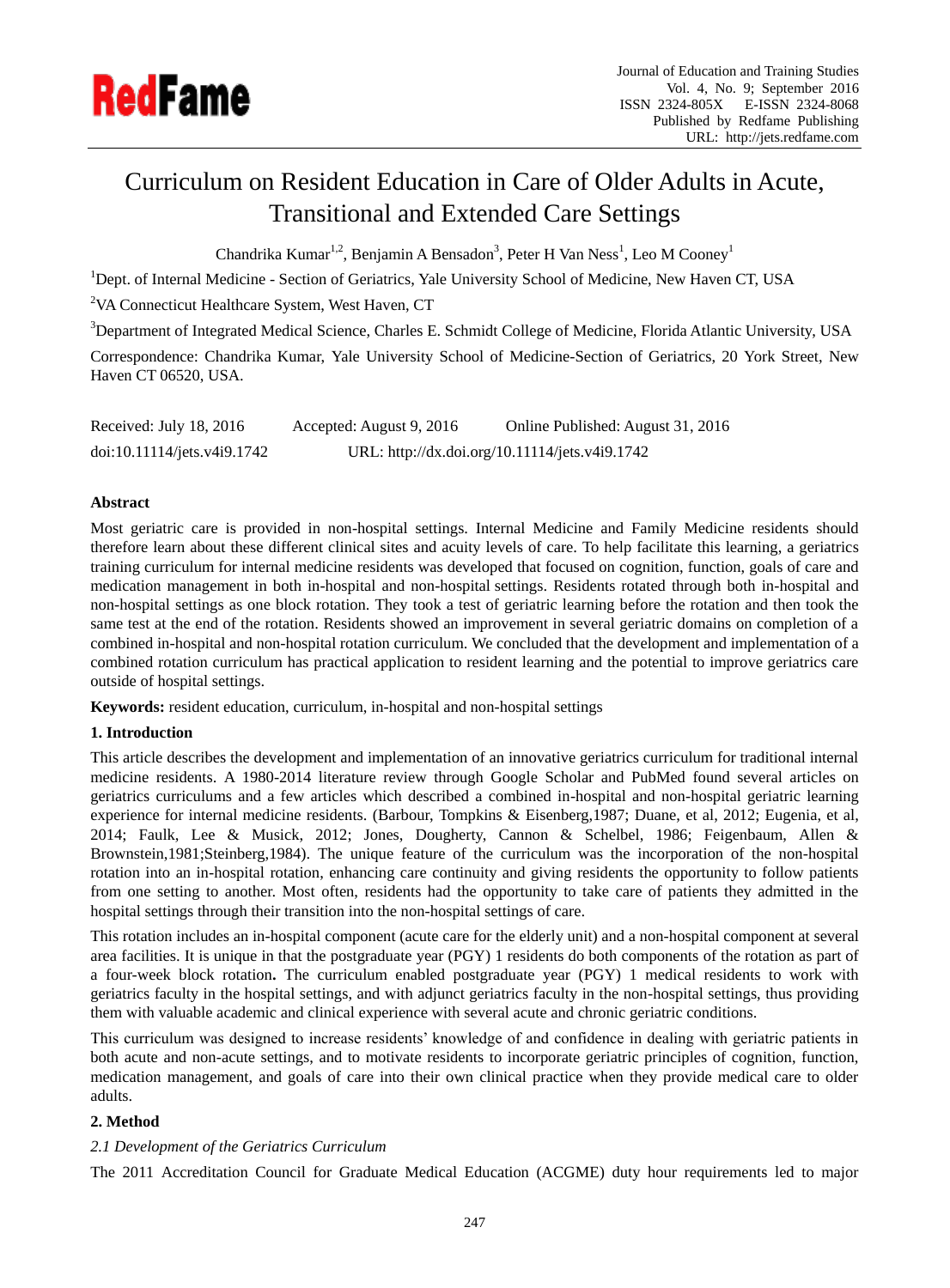#### changes **(**https://www.acgme.org/Portals/O/PFAssets/ProgramRequirements/CPRS\_07012016**).**

The requirements for PGY 1 residents are now even more stringent than before. These changes in resident requirements led the geriatrics faculty to ask:

- How do these changes affect geriatrics education?
- Where should we be teaching medical residents geriatric skills?
- What should we be teaching?

#### Problem identification

The Yale-New Haven Hospital's acute care for the elderly (ACE) unit, which admits patients over 65, has 22 beds. Existing geriatrics training emphasizes acute hospital/inpatient medicine; almost all the residents' time is spent in hospital settings where the focus is primarily on disease-specific management. There was little exposure to geriatrics learning in non-hospital settings where most care is provided to older adults.

#### Goal and objectives

The June 2009 Medicare Payment Advisory Commission (MedPAC) report to Congress raised concerns that residents are not currently receiving formal instruction and experience that will allow them to function optimally in the new systems of health care delivery in which most care of older adults is provided in non-hospital settings. In late 2007, a group of academic educators and geriatricians from internal medicine (IM) and family medicine (FM) involved in geriatrics curriculum development undertook to define the minimal and essential competencies in geriatrics. Seven domains were identified for the essential internal medicine/family medicine geriatric competencies: medication management; cognitive, affective, and behavioral health; palliative and end-of-life care; hospital patient safety; complex or chronic illness (es) in older adults; transitions of care; and ambulatory care. (Williams BC, Leipzig. 2010) .The goals of our new geriatrics curriculum were to insure that internal medicine residents develop the knowledge, skills, and attitudes necessary to manage older adults outside acute settings pertaining to the seven domains. The objectives were that, upon completing the non-hospital curriculum, residents should be able to demonstrate knowledge of different methods of cognitive testing and their applications, improve their ability to discuss goals of care for patients with cognitive and functional problems, and enhance their management of medications in patients with limited goals of care.

A self-administered multiple choice presurvey knowledge test (Table 1) was delivered to the residents via email to define the curricular content prior to the start of the rotation. The targeted learners for the implementation and evaluation of the new curriculum were our PGY 1 residents during their geriatrics rotation on the acute care for the elderly (ACE) unit.

Table 1. Pre Survey

|                                                                                                                                                                                |                    |    | <b>Your Level of Confidence</b> |    |              |  |  |  |
|--------------------------------------------------------------------------------------------------------------------------------------------------------------------------------|--------------------|----|---------------------------------|----|--------------|--|--|--|
| When caring for older adult patients how <u>confident</u> do you feel in your ability to:                                                                                      | <b>Very</b><br>Low |    | <b>Low Moderate High</b>        |    | Verv<br>High |  |  |  |
| Address goals of care                                                                                                                                                          |                    |    |                                 |    |              |  |  |  |
| Address risks and benefits of tests/evaluation and treatment. Shift focus from disease<br>specific outcomes to a focus on overall health, function and satisfaction of patient |                    |    | С                               |    | С            |  |  |  |
| Assess functional status(e.g.-ADL/IADLS)                                                                                                                                       | с                  |    | С                               |    | ⊛            |  |  |  |
| Recognize and address patients fall risks                                                                                                                                      | С                  | О  | €                               |    | С            |  |  |  |
| Conduct cognitive assessments                                                                                                                                                  | 见了                 | Ю. | A.                              | ų, | 机            |  |  |  |
| Recognize and identify risk factors for delirium                                                                                                                               | С                  | о  | О                               |    | ۰            |  |  |  |
| Identify and reduce polypharmacy and use of high risk/low benefit drugs                                                                                                        | 5.                 | A. | A.                              | ų, | ÷            |  |  |  |
| Screen for depression                                                                                                                                                          | С                  | O  | $\mathbb C$                     |    | ⊛            |  |  |  |
| Determine appropriateness for urinary catheter use and discontinue when inappropriate                                                                                          | ۹U,                | Ю. | A.                              | ų, | ÷            |  |  |  |
| Recognize the importance of early mobilization to prevent deconditioning                                                                                                       | С                  | o  | С                               |    | ⊛            |  |  |  |
| Discuss and document advance directives and DNR orders                                                                                                                         | 见了                 | Æ. | A.                              | ŧ. | œ            |  |  |  |
| Assess and manage pain in demented patients                                                                                                                                    | R.                 | К. | A.                              | ų. | ÷            |  |  |  |
| Differentiate between various living site options for older adults like home care options, $\Gamma$<br>congregate housing, assisted living and nursing home etc.               |                    |    | С                               |    | 僮            |  |  |  |
| Communicate effectively with consultants and the PMD about hospital developments and (<br>follow up issues during transitions of care                                          |                    |    | С                               |    | Œ            |  |  |  |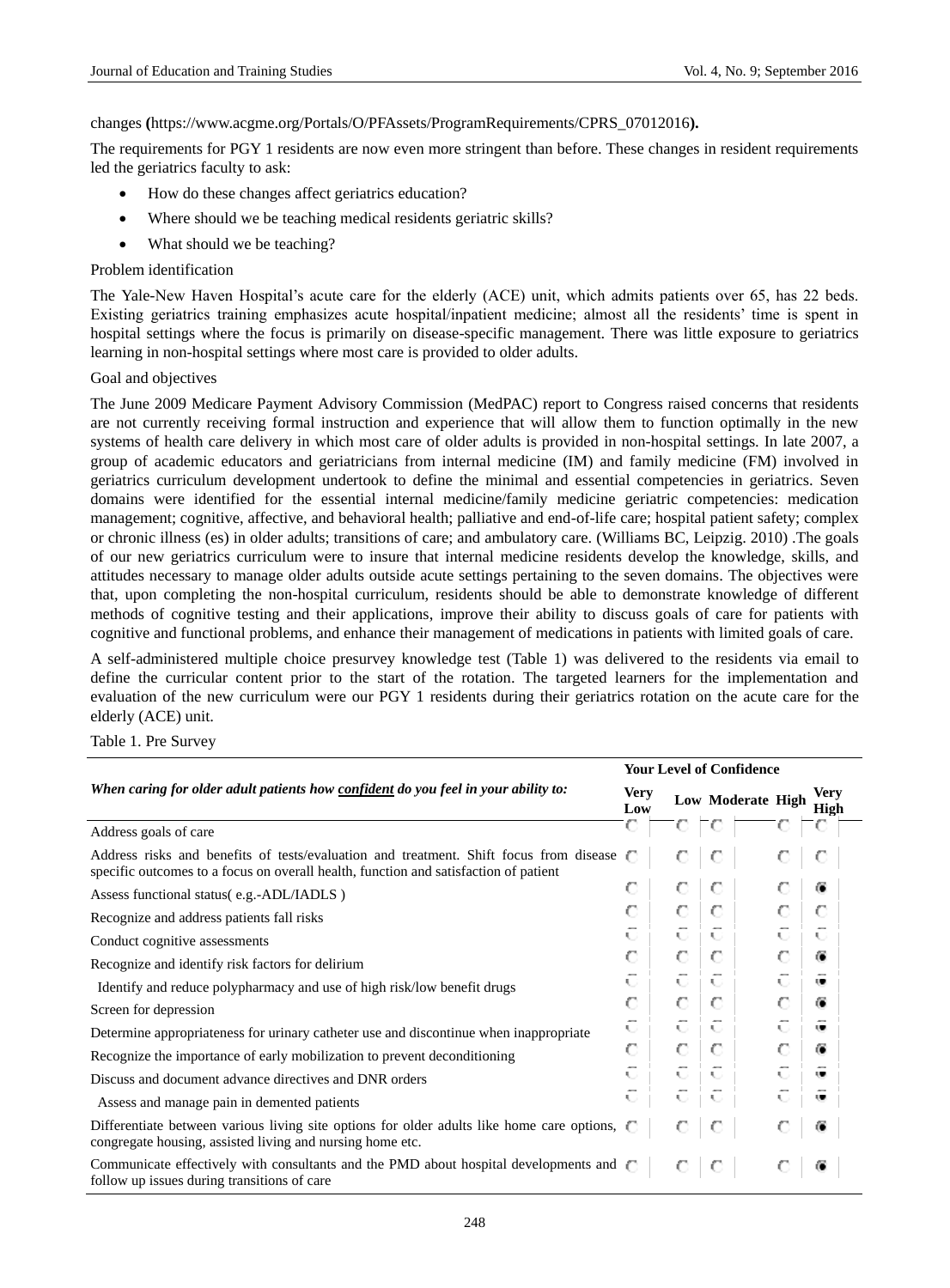Completing the presurvey was required before the start of the geriatrics rotation. The presurvey was adapted and modified from University of Chicago model known as the "Curriculum for the Hospitalized Aging Medical Patient Evaluation Instrument" (CHAMPS) (Baron, Cook, Levine & Smith, 2012). We wanted learners to be able to rate on a Likert scale from 1 (least) through 5 (greatest) their confidence in their ability to provide care to an older adult with the explained geriatric syndromes as outlined in the presurvey (Table 1).

At the completion of the geriatrics rotation, the residents were asked to rate their confidence in the same skill areas included in the pre-survey. Confidence and other personal beliefs have been linked with actual behavior for decades. (Bensadon BA. 2015)

#### *2.2 Content of Geriatrics Curriculum*

The geriatrics curriculum included such topics as goals of care, understanding of alternate living options for older adults, medication management, cognitive and functional limitations, and safe discharge planning (Appendix. Curriculum)

We worked to ensure that residents were proficient in the use of simple cognitive screening instruments like the mini cognitive assessment (Minicog) (Borson, Scanlan, Chen & Ganguli, 2003) in a hospital setting, and more in-depth testing like the Saint Louis University Mental Status Examination (SLUMS) (Tariq,Tumosa, Chibnall, Perry & Morley,2006) MOCA (Montreal Cognitive Assessment) (Nasreddine et al. 2005) and executive interview (EXIT) (Royall , Mahurin and Gray,1992) in non-hospital settings.

Functional assessment training included grip strength (Bohannon,2008), and the "get up and go" (Nordin, Lindelof, Rosendahl, Jensen & Lundin-Olsson, 2008.) and "timed up and go" tests 'Podsiadlo, Richardson, 1991 ). These physical exam maneuvers were demonstrated during hospital and non-hospital teaching rounds. Medication management was included as a core part of the curriculum for both in-hospital and non-hospital settings. The in-hospital rotation focused on more adverse effects of medications, while the non-hospital rotation focused on patient needs and evidence bases for medication use. The residents' experiences in both types of settings taught them the importance of complete information in transitions of care documentation, the limitations on care available outside of the hospital, and the financial and regulatory aspects of the health care system. The methods used to deliver the above content were case-based discussions and bedside teaching rounds. These were facilitated by the geriatrics attending on service. Clinically relevant handouts were made available to the residents via email.

# *2.3 Implementation*

With this new non-hospital aspect of the rotation, changes were needed to the existing structure of the acute care for the elderly (ACE) rotation. Instead of the customary two senior residents and two PGY 1 residents, we incorporated three PGY 1 residents into the rotation. The attending was one of the geriatrics faculty members from the section of Geriatrics; there was also a co-attending who was a hospitalist.

It was decided that the geriatrics rotation should be a combined rotation with an in-hospital and a non-hospital component, and that this combined rotation would be given during the PGY 1 year so that residents could acquire geriatrics skills early in their training.

The three PGY1s took turns completing the non-hospital component as part of their ACE rotation. So, while two were in the hospital setting, one PGY 1 was at a non-hospital facility.

#### *2.4 Non-hospital Rotation Sites*

The teaching venues were chosen to satisfy the following criteria: a large number of geriatric patients; reasonable driving distance from the main hospital; availability of public transportation; and the presence of attendings with board certification in geriatrics. The sites chosen were three sub-acute rehabilitation and long term care centers; one geriatric assessment center; two continuing care retirement communities; one adult day care; and one geropsychiatric unit located in a long-term care facility. Once the locations were established, we determined which geriatric attending would serve as the primary teacher at each location.

The non-hospital rotation provided an excellent learning experience when residents received a patient as a transfer for sub-acute rehabilitation from the hospital. This gave them an opportunity to review discharge summaries, medications, and lab results, and provide feedback to the discharge team on what changes could have been made for a safe patient discharge.

# **IRB statement**

This research is exempt from the institution's IRB review under federal regulation 45 CFR 46.101(b) (1).

# **3. Results**

Quantitative and Qualitative Analysis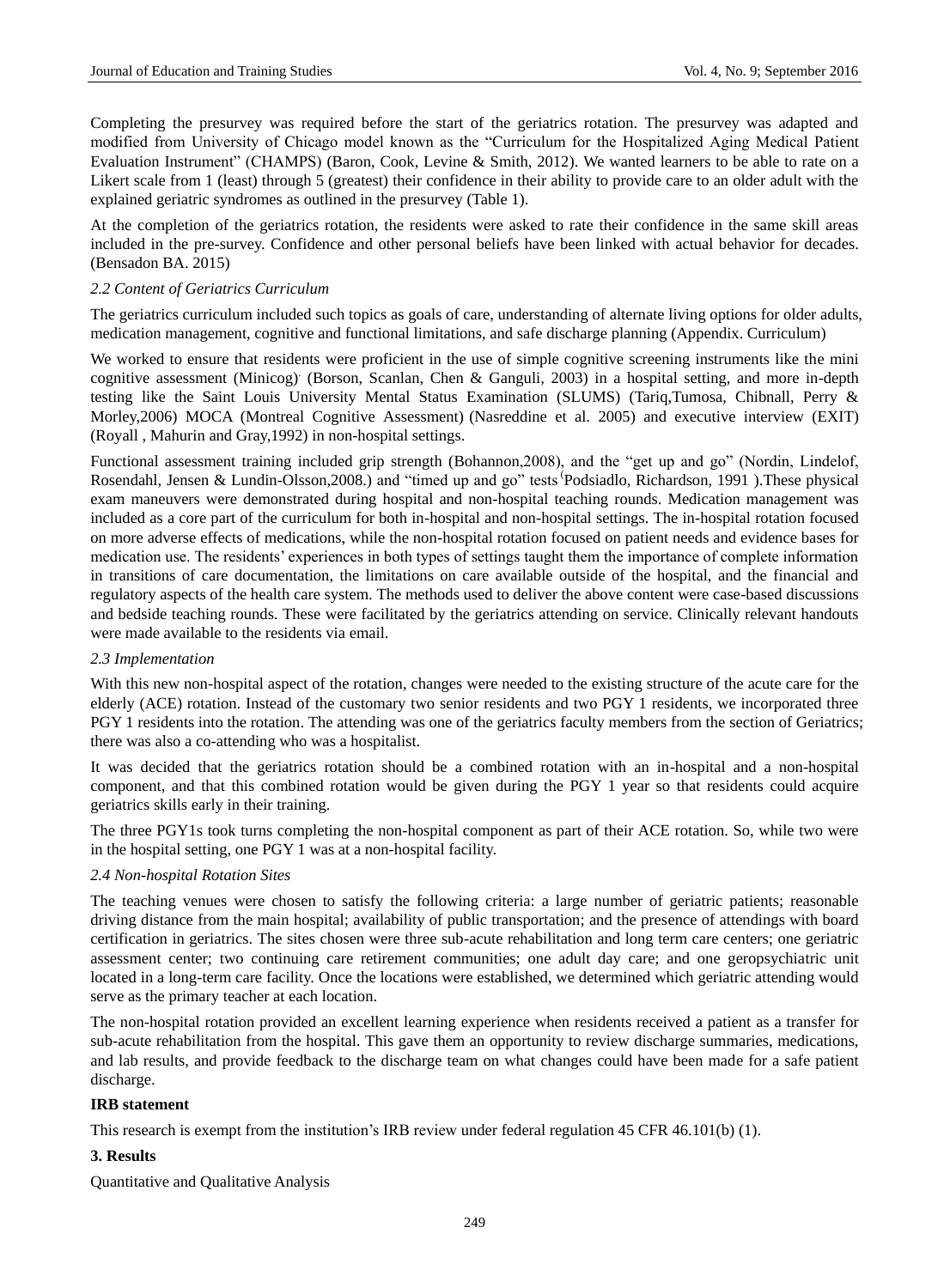For the quantitative analysis, overall mean values for the results of the pre- and post-tests were calculated .The overall pre-test mean was then subtracted from the overall post-test mean to obtain the difference between the two overall tests results. To assess whether this difference was statistically significant at the 0.05 level of significance for a two-sided test, a Student's t location test was performed with the null hypothesis specifying a difference of zero.  $SAS^{\circledast}$  version 9.4 statistical software was used to analyze the data.

For the qualitative analysis, the residents were asked an open-ended question about the supplementation of the in-hospital rotation with a non-hospital rotation, and the geriatric learning that accrued from the combined rotation curriculum. Reponses were recorded and analyzed for thematic content

The individual pre- and post-test means are reported in Table 2. The overall pre-test mean was 3.315, the overall post-test mean was 4.057, and their difference was 0.742, with this positive difference indicating statistically significant improved performance on the post-test  $(t=12.624, p<0.0001)$ .

| Resident       | Post Mean | Pre Mean | Post       | Pre | Resident | Post Mean | Pre Mean | Post<br>Pre |
|----------------|-----------|----------|------------|-----|----------|-----------|----------|-------------|
|                |           |          | Difference |     |          |           |          | Difference  |
| $\mathbf{1}$   | 4.23077   | 3.76923  | 0.46154    |     | 30       | 4.00000   | 3.69231  | 0.30769     |
| $\frac{2}{3}$  | 4.46154   | 3.00000  | 1.46154    |     | 31       | 4.00000   | 3.76923  | 0.23077     |
|                | 4.07692   | 3.38462  | 0.69231    |     | 32       | 3.84615   | 2.53846  | 1.37069     |
| 4              | 4.15385   | 3.69231  | 0.46154    |     | 33       | 3.92308   | 3.76923  | 0.15385     |
| 5              | 4.19231   | 3.23077  | 0.96154    |     | 34       | 4.00000   | 3.84615  | 0.15385     |
| 6              | 3.92308   | 3.65385  | 0.26923    |     | 35       | 3.92308   | 2.30769  | 1.61538     |
| $\overline{7}$ | 4.15385   | 3.76923  | 0.38462    |     | 36       | 3.84615   | 3.00000  | 0.84615     |
| 8              | 4.00000   | 2.76923  | 1.23077    |     | 37       | 3.76923   | 3.53846  | 0.23077     |
| 9              | 4.46154   | 4.07692  | 0.38462    |     | 38       | 3.76923   | 3.38462  | 0.38462     |
| 10             | 4.15385   | 2.84615  | 1.30769    |     | 39       | 4.00000   | 3.69231  | 0.30769     |
| 11             | 4.38462   | 3.03846  | 1.34615    |     | 40       | 3.69231   | 3.53846  | 0.15385     |
| 12             | 4.23077   | 3.00000  | 1.23077    |     | 41       | 4.00000   | 3.15385  | 0.84615     |
| 13             | 4.76923   | 3.84615  | 0.92308    |     | 42       | 3.76923   | 2.61538  | 1.15385     |
| 14             | 4.15385   | 3.92308  | 0.23077    |     | 43       | 4.30769   | 2.92308  | 1.38462     |
| 15             | 4.30769   | 3.30769  | 1.00000    |     | 44       | 3.61538   | 2.92308  | 0.69231     |
| 16             | 4.23077   | 3.23077  | 1.00000    |     | 45       | 3.84615   | 3.00000  | 0.84615     |
| 17             | 4.46154   | 4.23077  | 0.23077    |     | 46       | 3.92308   | 3.84615  | 0.07692     |
| 18             | 4.46154   | 3.73077  | 0.73077    |     | 47       | 3.84615   | 2.69231  | 1.15385     |
| 19             | 4.23077   | 3.00000  | 1.23077    |     | 48       | 3.92308   | 3.84615  | 0.07692     |
| 20             | 3.92308   | 3.07692  | 0.84615    |     | 49       | 4.00000   | 3.38462  | 0.61538     |
| 21             | 4.30769   | 3.61538  | 0.69231    |     | 50       | 3.76923   | 3.15385  | 0.61538     |
| 22             | 4.30769   | 4.15385  | 0.15385    |     | 51       | 3.61538   | 3.00000  | 0.61538     |
| 23             | 4.00000   | 3.15385  | 0.84615    |     | 52       | 3.92308   | 2.69231  | 1.23077     |
| 24             | 3.76923   | 3.23077  | 0.53846    |     | 53       | 4.00000   | 3.07692  | 0.92308     |
| 25             | 4.23077   | 3.92308  | 0.30769    |     | 54       | 4.15385   | 3.61538  | 0.53846     |
| 26             | 4.15385   | 3.46154  | 0.69231    |     | 55       | 4.15385   | 2.92308  | 1.23077     |
| 27             | 4.15385   | 3.84615  | 0.30769    |     | 56       | 3.76923   | 3.23077  | 0.53846     |
| 28             | 4.07692   | 3.07692  | 1.00000    |     | 57       | 4.07692   | 2.38462  | 1.69231     |
| 29             | 3.84615   | 2.38462  | 1.46154    |     |          |           |          |             |

Table 2. Pre and Post test means

### **4. Discussion**

This article demonstrates that appropriate quality and quantity of geriatrics training can be provided at both inpatient acute hospital training sites and non-hospital training sites like ambulatory, sub-acute and chronic care settings. We used the six-step approach to curriculum development in:

- 1. Problem identification (lack of non-hospital geriatric learning sites)
- 2. Targeted needs assessment (assessed geriatrics learning needs of PGY 1 learners)
- 3. Determining goals and objectives (what do we want learners to be competent in upon completion of the rotation)
- 4. Educational strategies (what should be learned and where)
- 5. Implementation (identified and addressed barriers and continue to refine the curriculum over successive cycles)
- 6. Evaluation and feedback (post survey). ( Kern ,Thomas &Hughes,2009)

After learning from our resident physicians what they felt they needed to know about caring for older individuals, the geriatrics faculty recognized that they had to provide training opportunities in settings such as assisted living facilities,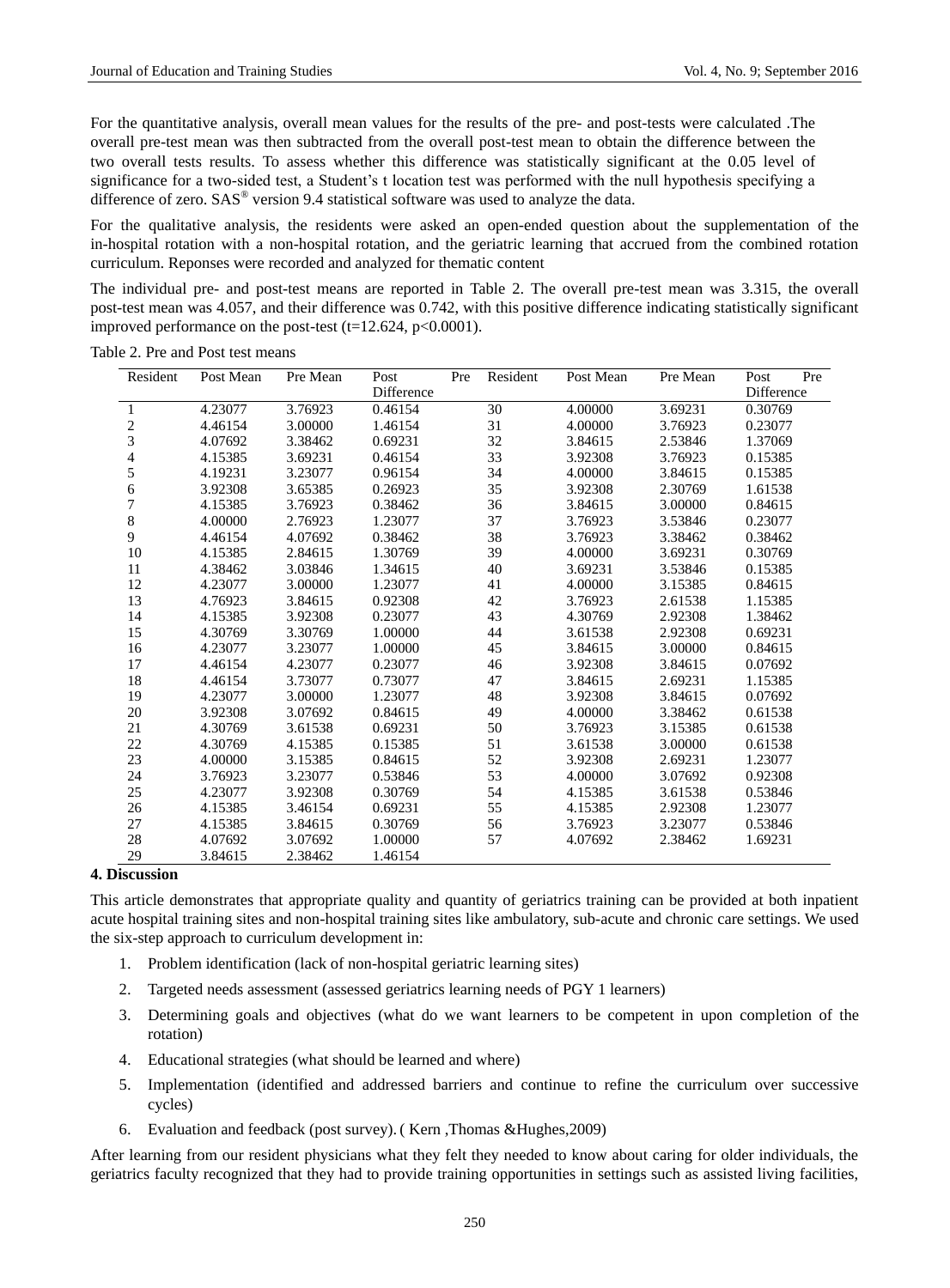continuing care retirement communities, nursing homes, and rehabilitation facilities.

There were some limitations to this study. While we believe that a combined rotation including both inpatient and outpatient activities is best for training resident physicians in caring for older adults, the rotation was not easy to implement and maintain. We had to be mindful of the extensive clinical responsibilities of those teaching the residents at non-hospital sites. Transportation to these sites was sometimes a challenge. Coordinating the sites and the schedules of both the residents and faculty physicians was sometimes daunting. The curriculum was implemented in only one institution and only PGY 1's rotated through the different sites of care. Also, the evaluation of resident learning focused on their confidence about things they had learned but did not objectively assess their increased knowledge.

#### **5. Conclusions**

Our study demonstrates the feasibility of creating a combined curriculum encompassing geriatric care in both hospital and non-hospital settings. The development and implementation of a combined rotation curriculum where residents go back and forth between acute hospital and nonhospital settings has practical application to resident learning, and the potential to improve the care provided to older adults outside of hospital settings.

#### **References**

- ACGME, Common program requirements: general competencies. Feb 13, 2007. Approved by the ACGME Board. Accessed online Jan 2016
- Barbour, G. L., Tompkins, M. J., & Eisenberg, M. G. (1987)*.* An integrated geriatric training experience*.* Gerontol Geriat Educ; Spring-Summer, *7*(3-4), 29-41.
- Baron, A., Cook, S., Levine, S., & Smith, S. (2014). Online access on Sept 10th 2014.CHAMP Curriculum for the Hospitalized Aging Medical Patient evaluation instrument; University of Chicago Division of the Biological Sciences the Spritzer School of Medicine. Donald Reynolds Foundation. POGOe Id: 20055. Posted: 08/07/2009. Updated:07/09/2012
- Bensadon, B. A. (2015). Attitudes, Beliefs, and Behavior. Psychology and Geriatrics: Integrated Care for an Aging Population, 45-67. San Diego, CA: Elsevier[. http://dx.doi.org/10.1016/B978-0-12-420123-1.00003-4](http://dx.doi.org/10.1016/B978-0-12-420123-1.00003-4)
- Bohannon, R. W. (2008). Hand-grip dynamometry predicts future outcomes in aging adults. 2008. *J. Geriatr. Phys. Ther., 31*, 3-10. <http://dx.doi.org/10.1519/00139143-200831010-00002>
- Borson, S., Scanlan, M., Chen, P., & Ganguli, M. (2003). The Mini-Cog as a screen for dementia: validation in a population ‐ based sample. *Journal of the American Geriatrics Society, 51*, 1451–1454. <http://dx.doi.org/10.1046/j.1532-5415.2003.51465.x>
- Duane, T. M., et al. (2012). Geriatric education for surgical residents: identifying a major need. *Am. Surg. Jul., 77*(7), 826-831.
- Eugenia, L. S., et al. (2014). Assessing Effectiveness of a Geriatric Rotation for Second –Year Internal Medicine Residents. *J. Grad. Med. Edu., 6*(3), 521-525. <http://dx.doi.org/10.4300/JGME-D-13-00344.1>
- Faulk, C. E., Lee, T. J., & Musick, D. (2012). Implementing a multidimensional geriatric curriculum in a physical medicine and rehabilitation residency program. *Am. J. Phys. Med. Rehabi., 91*(10), 883-889. <http://dx.doi.org/10.1097/PHM.0b013e318264408f>
- Feigenbaum, Z. L., Allen, L. C., & [Brownstein,](http://www.ncbi.nlm.nih.gov/pubmed/?term=Brownstein%20H%5BAuthor%5D&cauthor=true&cauthor_uid=7336715) H. (1981). Geriatric Education in a Teaching Hospital: The role of Geriatric Services. *West J. Med., 135*(6), 492-496.
- [Jones,](http://www.ncbi.nlm.nih.gov/pubmed/?term=Jones%20J%5BAuthor%5D&cauthor=true&cauthor_uid=3777582) J., [Dougherty, J.,](http://www.ncbi.nlm.nih.gov/pubmed/?term=Dougherty%20J%5BAuthor%5D&cauthor=true&cauthor_uid=3777582) [Cannon,](http://www.ncbi.nlm.nih.gov/pubmed/?term=Cannon%20L%5BAuthor%5D&cauthor=true&cauthor_uid=3777582) L., & [Schelble,](http://www.ncbi.nlm.nih.gov/pubmed/?term=Schelble%20D%5BAuthor%5D&cauthor=true&cauthor_uid=3777582) D. (1986). A geriatric curriculum for emergency medicine training programs. *Ann. Emerg. Med., 15*(11), 1275-1281[. http://dx.doi.org/10.1016/S0196-0644\(86\)80608-4](http://dx.doi.org/10.1016/S0196-0644%2886%2980608-4)
- Kern, D. E., Thomas, P. A., & Hughes, M. T. (2009). Curriculum Development for Medical Education. A six step approach. Appendix A. Longitudinal program in curricular development.217-230.
- Nasreddine, Z. S, et al. (2005). The Montreal Cognitive Assessment, MoCA: A Brief Screening Tool for Mild Cognitive Impairment. *Journal of the American Geriatrics Society, 53*(4), 695–699. <http://dx.doi.org/10.1111/j.1532-5415.2005.53221.x>
- [Nordin,](http://www.ncbi.nlm.nih.gov/pubmed/?term=Nordin%20E%5BAuthor%5D&cauthor=true&cauthor_uid=18515291) E., [Lindelöf,](http://www.ncbi.nlm.nih.gov/pubmed/?term=Lindel%C3%B6f%20N%5BAuthor%5D&cauthor=true&cauthor_uid=18515291) N., [Rosendahl,](http://www.ncbi.nlm.nih.gov/pubmed/?term=Rosendahl%20E%5BAuthor%5D&cauthor=true&cauthor_uid=18515291) E., [Jensen,](http://www.ncbi.nlm.nih.gov/pubmed/?term=Jensen%20J%5BAuthor%5D&cauthor=true&cauthor_uid=18515291) J., & [Lundin-Olsson,](http://www.ncbi.nlm.nih.gov/pubmed/?term=Lundin-Olsson%20L%5BAuthor%5D&cauthor=true&cauthor_uid=18515291) L. (2008). Prognostic validity of the Timed Up-and-Go test, a modified Get-Up-and-Go test, staff's global judgement and fall history in evaluating fall risk in residential care facilities. *Age and Ageing, 37*(4), 442–448. <http://dx.doi.org/10.1093/ageing/afn101>